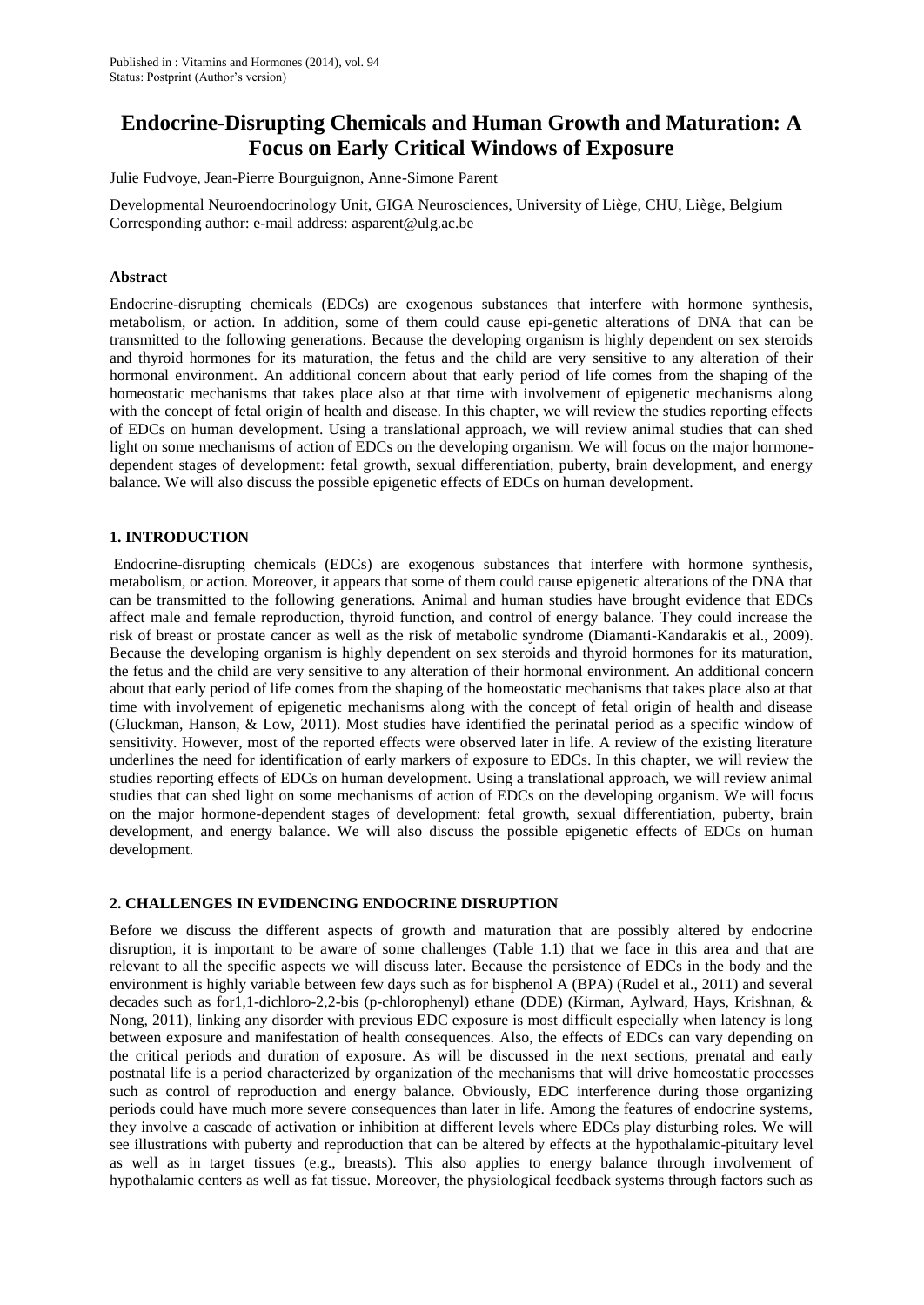sex steroids and leptin, respectively, will also be disturbed by EDCs. Further challenges come from observations that are inconsistent with classical toxicology: Low-dose mixtures that are consistent with human exposure can have effects not conforming to simple additive models (Christiansen et al., 2012; Kortenkamp, 2008); the doseresponse relationship can be nonmonotonic such as seen for BPA with U-shaped dose—response curves (Vandenberg et al., 2012). For both reasons, setting a threshold dose for EDC effects has become meaningless. A final issue is the highly variable latency between exposure and effects including multigenerational impact.

**Table 1.1** Challenges in the demonstration of endocrine disruption

| 1 Variable persistence in the body and the environment                                         |
|------------------------------------------------------------------------------------------------|
| 2 Variable effects depending on the critical periods and duration of exposure                  |
| 3 Simultaneous action at different interrelated levels of endocrine systems                    |
| 4 Low-dose mixtures consistent with human exposure not conforming to<br>simple additive models |
| 5 Nonmonotonic dose-response relationship                                                      |

6 Variable latency between exposure and effects including multigenerational impact

#### **3. ENDOCRINE-DISRUPTING CHEMICALS AND FETAL GROWTH**

Data concerning EDCs effects on fetal growth are scarce. However, one can hypothesize that fetal growth could be altered by endocrine disruption. Indeed, several EDCs cross the placental barrier and accumulate in the embryo or amniotic fluid (Diamanti-Kandarakis et al., 2009). The fetus is particularly sensitive to the effects of EDCs because of its dependency on hormones for development (Diamanti-Kandarakis et al., 2009). Moreover, animal studies have shown that most biotransformation enzymes are not produced until after birth (Pottenger et al., 2000), which means that fetuses might be exposed longer to higher concentration of EDCs. Clearance of BPA from fetal circulation, for instance, is slower than from maternal circulation (Takahashi & Oishi, 2000). It remains very complex to evaluate the effects of prenatal exposure to EDCs on fetal growth in human. Most studies focus on correlations between birth weight and serum or urinary levels of EDCs during pregnancy or at birth. Because of some limitations discussed later, few studies have identified a link between prenatal exposure to EDCs and fetal growth. We will review here some of the most significant human data as well as supporting animal studies.

For BPA, for instance, few studies have been published and lead to various results. Miao et al. have shown that maternal exposure to BPA in the workplace was associated with decreased birth weight (Miao et al., 2011b) after adjusting for confounding factors. BPA exposure during pregnancy was evaluated through personal air-sampling measurements and exposure history. Chou et al. (2011) reported an increased risk of low birth weight in male newborn exposed prenatally to higher levels of BPA, while Padmanabhan did not report any effect of BPA neither on birth weight nor on length (Padmanabhan et al., 2008). In both studies, prenatal exposure to BPA was evaluated through a single measurement of BPA in maternal or cord blood. Philippat et al. have shown an association between urinary BPA concentration (in one urinary sample between 24 and 30 weeks of gestation) and birth weight following an inverse U shape (Philippat et al., 2012). However, serial urinary measurements before and during pregnancy have been shown to be highly variable and this variability was even increased during pregnancy (Braun et al., 2011a). Given this variability, it appears that more than one sample may be necessary to adequately classify gestational exposure to BPA especially because the half-life is short and the clearance rate is rather rapid as opposed to other EDCs. Rudel et al. (2011) showed that urinary excretion of BPA fell significantly 2-3 days after changing habits regarding food, drinks, and containers. In addition, for feasibility reasons, most studies focus on one or a few compounds and might miss exposure to other EDCs. Another limitation of current epidemiological studies is the studied parameters: most studies focus on birth weight, while they might oversee more subtle effects of EDCs on body composition.

Some epidemiological studies have identified a negative correlation between exposure to polybrominated diphenyl ethers (PBDEs) and birth weight. PBDEs are flame-retardant chemicals used in the manufacture of infant products, furniture, and electronics. Ninety-seven percent of the American population appears to be contaminated by those persistent EDCs (Sjödin et al., 2008). Animal studies have shown that PBDEs disrupt thyroid function and alter behavior and memory (Herbstman et al., 2010). A prospective study in a population of 286 pregnant women with low income living in California showed that higher concentrations of PBDEs in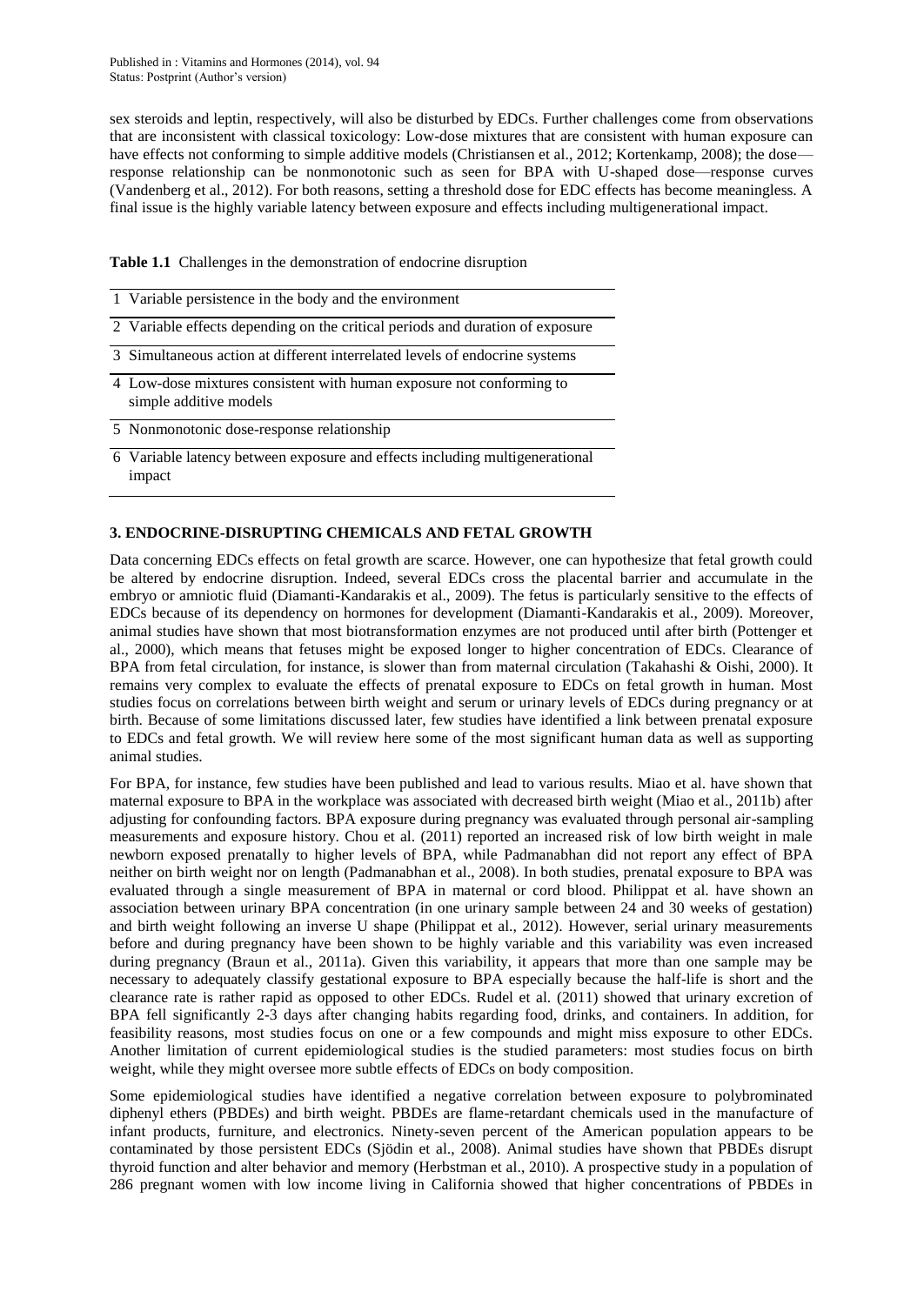maternal serum during pregnancy were associated with lower birth weight. Each 10-fold increase in concentrations of BDE-47, BDE-99, and BDE-100 was associated with a 115 g decrease in birth weight (Harley et al., 2011). Other smaller studies had similarly shown that higher concentrations of PBDEs were associated with a higher risk of delivering lower birth weight infants (Chao, Wang, Lee, Wang, & Päpke, 2007; Wu et al., 2010). Some human studies, however, did not identify any effects of PBDE exposure on birth weight (Mazdai, Dodder, Abernathy, Hites, & Bigsby, 2003; Tan, Loganath, Chong, & Obbard, 2009). Animal models have not reported an effect of PBDEs on birth weight but identified a decreased weight gain of offspring during the postnatal period, which is comparable to the third trimester of pregnancy in human (Kodavanti et al., 2010). The tested doses were however elevated and difficult to translate into relevant environmental exposure.

#### **4. EDCs AND SEXUAL DIFFERENTIATION**

Sexual differentiation depends on prenatal hormonal environment.

Therefore, exposure to EDCs may be associated with disorders of development of the reproductive system by altering this hormonal environment. Cryptorchidism and hypospadias in the male newborn and low sperm counts and increased risk of testicular germ cell cancer in young adult males belong to a lifelong spectrum of disorders caused by early impairment of testicular function. This association of disorders has been proposed as the testicular dysgenesis syndrome (TDS) (Skakkebaek, Rajpert-De Meyts, & Main, 2001). TDS appears to involve deficient testosterone (androgen) production by the fetal testis (Sharpe & Shakkebaek, 2008). Indeed, it has been shown that normal development of the male reproductive system depends on the crucial role of androgen within an early fetal time window, called the mas-culinization programming window (Welsh et al., 2008), which influences the reproductive capacity throughout life. Thus, EDCs, which interfere with the synthesis or action of androgens, can have deleterious consequences for the developing male genital tract and appear to be risk factors for TDS (Bay, Asklund, Skakkebaek, & Andersson, 2006).

Several animal experimental studies have confirmed this hypothesis, especially using the phthalates, a group of anti-androgenic compound present in personal care products, coating of pharmaceutical products, and soft plastics. Male offspring of pregnant rats exposed to 250 mg/kg or more of monobenzyl phthalate, a major metabolite of butyl benzyl phthalate, on days 15-17 of pregnancy had an increased incidence of undescended testes and a decreased anogenital distance, a marker of androgenic impregnation (Ema, Miyawaki, Hirose, & Kamata, 2003). Likewise, Fisher et al. reported a TDS-like condition after fetal rat exposure to phthalate esters (Fisher, Macpherson, Marchetti, & Sharpe, 2003). The effects of phthalates on male sexual development in rats result from alterations of Leydig cell function leading to androgen insufficiency, which can be responsible of hypospadias or cryptorchidism. Swan et al., in 2005, have demonstrated a similarly reduced androgenization after phthalate exposure in humans since boys whose mother had elevated prenatal phthalate exposure, measured through phthalate urinary concentration, had shorter anogenital distance and impaired testicular descent (Swan et al., 2005). Main et al. (2006) reported that free testosterone levels at age 1-3 months were negatively correlated with monoethyl phthalate (MEP) levels in breast milk collected during that period. A reduced Leydig cell response to LH was suggested by the increasing LH/free testosterone ratio in relation to milk MEP levels (Main et al., 2006). Though these findings suggest similar mechanisms in both rodents and humans, recent studies indicate possible differences in testicular sensitivity to phthalate effects among humans and rodents. Given the difficulty to evaluate the production of testosterone by the human fetal testis, Mitchell et al. (2012) and Heger et al. (2012) used a xenograft model to evaluate the effects of phthalates on steroidogenesis of human fetal testis. They used second-trimester human fetal testes xenografts, which were exposed to phthalates for 1-4 days or 21 days. There was no difference in serum testosterone levels or in the seminal vesicles weight between xenograft model exposed to DBP or MBP and controls (Mitchell et al., 2012). Heger et al. (2012) reported that steroidogenesis was suppressed in rodent xenograft but not in human xenografts in such conditions. Germ cell alterations however were observed in human xenografts.

Data concerning BPA are controversial. In animal studies, perinatal BPA exposure has been shown to lead to decreased levels of testicular testosterone (Richter et al., 2007) or impaired fertility (Salian, Doshi, & Vanage, 2009). These data are consistent with two human epidemiological studies highlighting the negative effect of BPA on the male reproductive function, by modifying sex hormone concentrations (Galloway et al., 2010; Meeker, Calafat, & Hauser, 2010). However, other animal and human studies have reported conflicting results when studying effect of BPA on male reproductive tract. Indeed, in human, an association between maternal exposure to BPA during pregnancy and a shorter anogenital distance in male offspring has been shown (LaRocca, Boyajian, Brown, Smith, & Hixon, 2011), while cord blood BPA levels are not different between normal and cryptorchid boys (Ema et al., 2001). In rodents, several studies have reported that BPA exposure *in utero* had no effect on the adult male reproductive system (Fénichel et al., 2012; Kobayashi, Ohtani, Kubota, & Miyagawa, 2010; Meeker et al., 2010; Miao et al., 2011a).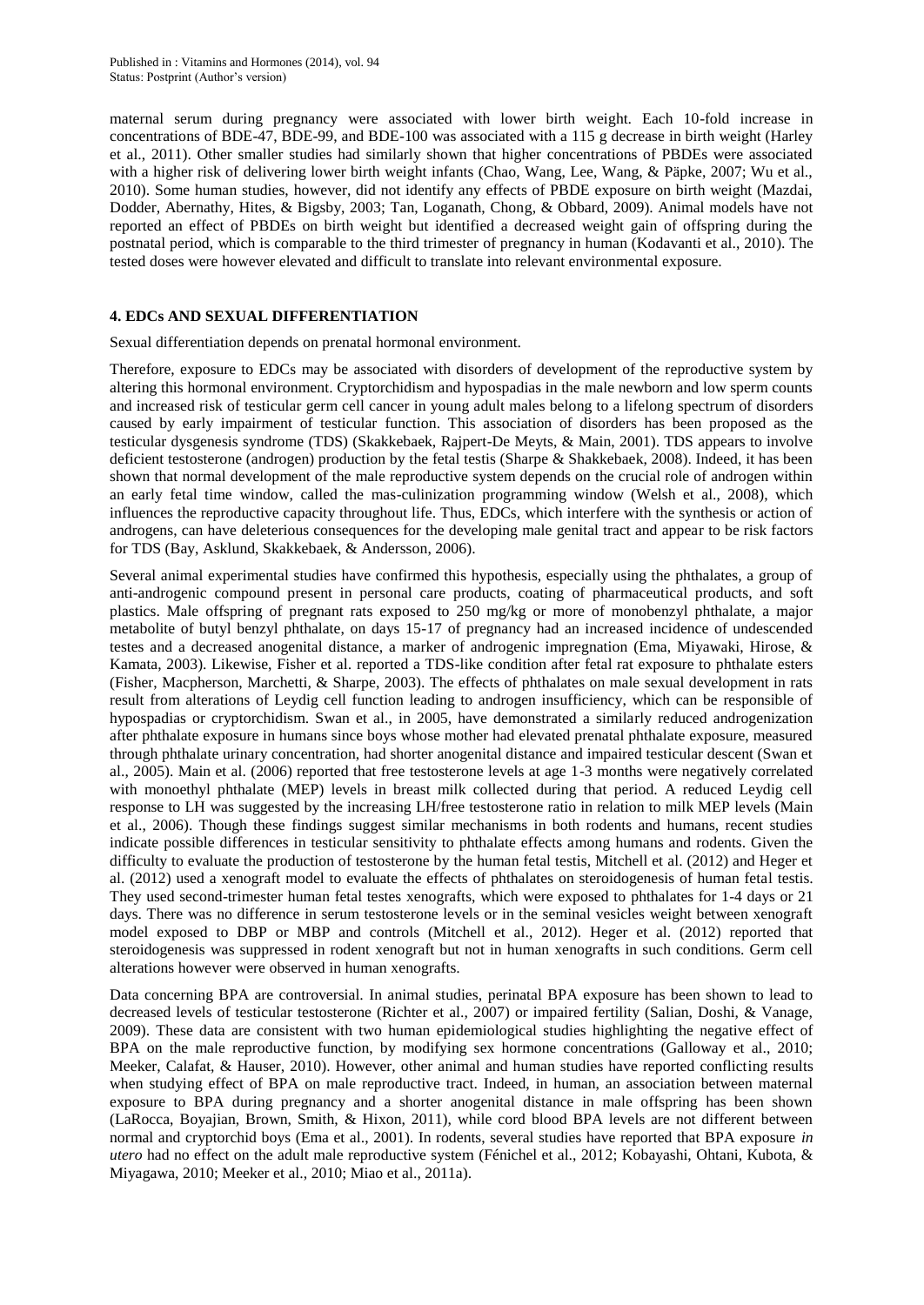Interestingly, one recent study has evaluated the effects of perinatal exposure to BPA and diethylhexyl phthalate on gonadal development of male mice. Using a mixture of EDCs (DEHP and BPA) better illustrates the synergistic effects of a combination of EDCs as encountered in the environment (Xi et al., 2012). Significant reduction in testicular weight and/or epididy-mal sperm count was identified in immature and mature animals on postnatal days 15 and 42. Serum testosterone levels were also decreased. These authors however used doses of EDCs that were higher than those relevant for human exposure and mixture effects.

We discussed earlier the peripheral effects of EDCs on sexual differentiation. However, brain sexual differentiation should not been ignored because of its sensitivity to hormonal environment and its significance for reproduction. It is well established that testosterone secreted by the fetal and neonatal testis is involved in brain sexual differentiation, most likely after it has been converted to estradiol by aromatase in specific brain regions during critical periods of development (Rubin et al., 2006). Thus, perinatal exposure to BPA could alter sex steroid action in the rodent brain and disrupt the development of sexually dimorphic pathways. This concept is confirmed by data available in animals. Kubo et al. demonstrated that BPA exposure during prenatal and postnatal period abolished the sex differences in open-field behavior in mice. Likewise, it increases the size of the locus coeruleus (LC) in males and decreases LC volume in females (Kubo et al., 2003). Rubin et al. also identified an effect of BPA on brain sexual differentiation since exposure to low doses of BPA decreased the sexually dimorphic population of tyrosine hydroxylase (TH) neurons in the rostral periventricular preoptic area, an important brain region for estrous cyclicity and estrogen-positive feedback (Rubin et al., 2006). Similarly, a decreased sexual dimorphism in the number of corticotropin-releasing hormone neurons in the bed nucleus of the stria terminalis has been shown after BPA exposure, whereas there was no effect in the preoptic area (Funabashi, Kawaguchi, Furuta, Fukushima, & Kimura, 2004). Moreover, Tando et al. have shown that BPA exposure can affect brain development in a sex-specific manner. Indeed, a significant reduction in the total volume and density of dopaminergic neurons in the substantia nigra (SN) is observed only in adult female offspring after maternal BPA treatment during pregnancy and lactation (Tando et al., 2007). The cited studies underline the need to focus on both sexes when studying EDCs in order to identify sexual dimorphism in sensitivity to endocrine disruption.

### **5. EDCs AND PUBERTY**

The effects of EDCs on puberty have been investigated mainly through variations in pubertal timing with emphasis on the onset of sexual maturation. Therefore, our current knowledge may miss some additional effects such as changes in age at occurrence of regular (ovulatory) cycles. As stated earlier, the appraisal of EDC effects on puberty is complex due to involvement of possible effects on peripheral target organs such as uterus and breast in females and penis in males as well as effects on neuroendocrine control of maturation through hypothalamic-pituitary maturation. Second, pubertal timing can be influenced by exposure close to the time of puberty or during the process of puberty as well as much earlier in life since pubertal timing is one among the parameters programmed during fetal/neonatal life. The published human observations after exposure that was estimated to have occurred pre- or neonatally are summarized in Table 1.2 and those after postnatal exposure in Table 1.3. The data are scarce and it appears that no firm conclusion can be drawn. It is of note that, except in conditions of accidental massive exposure to a single class of EDCs, mixtures are likely involved in most conditions. Therefore, measurement of particular compounds and study of a compound in relation to pubertal timing may involve some biases.

#### **6. EDCs AND BRAIN DEVELOPMENT**

Several studies have reported that prenatal or early postnatal exposure to some EDCs is associated with alterations of cognitive or motor functions in children. Knowing the fundamental role played by thyroid hormones and sex steroids in cortex development, one can hypothesize that disruption of those hormones could cause alteration of the development of the cerebral cortex and of its functions later in life. We will review here the human data suggesting a causal effect for endocrine disrupters on impairment of cortical functions and approach some EDC mechanisms of action using animal models.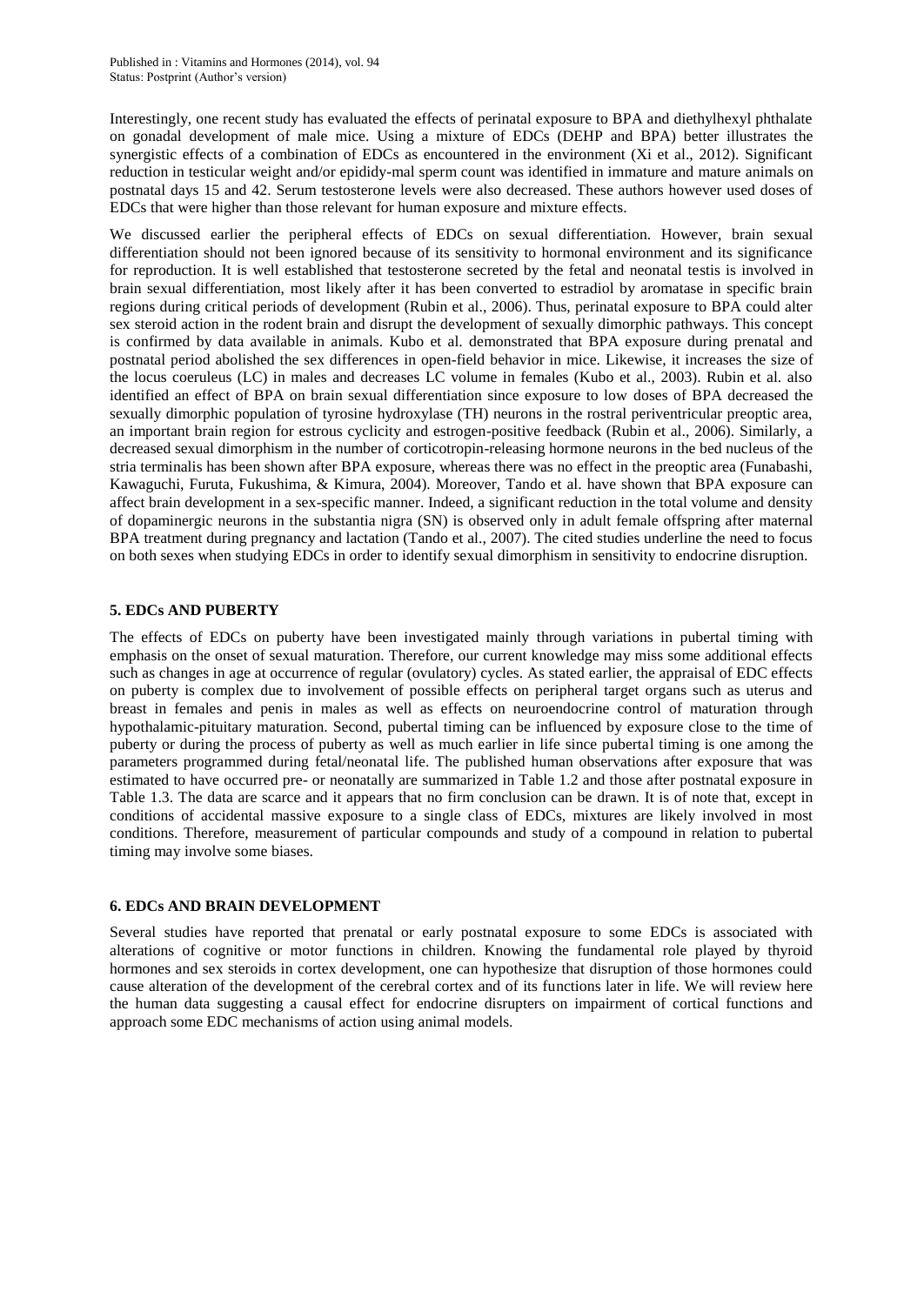**Table 1.2** Effect of prenatal or early postnatal exposure to EDCs on timing of breast development and menarche

| <b>Pubertal</b><br>timing   | <b>Early</b>                                   |                                                 | <b>Normal</b>                                   | <b>Delayed</b>         |
|-----------------------------|------------------------------------------------|-------------------------------------------------|-------------------------------------------------|------------------------|
| Event                       | <b>Breast</b>                                  | <b>Menarche</b>                                 | <b>Breast Menarche</b>                          | <b>Breast Menarche</b> |
| <b>DDE</b><br>$(+DDT)$      | Krstevska-<br>Konstantinova<br>et al. $(2001)$ | Vasiliu.<br>Muttineni, and<br>Karmaus<br>(2004) |                                                 |                        |
| <b>PCBs</b>                 |                                                |                                                 | Vasiliu et al. (2004),<br>Yang et al.<br>(2005) |                        |
| <b>Dioxins</b>              |                                                |                                                 | Leijs et al. (2008),<br>Warner et al.<br>(2004) | Leijs et al. $(2008)$  |
| Mixture<br>of<br>pesticides | Wohlfahrt-<br>Veje et al.<br>(2012)            |                                                 |                                                 |                        |

**Table 1.3** Effect of postnatal exposure to EDCs on timing of breast development and menarche **Pubertal**

| timing                | Early                                               |                           | <b>Normal</b>                                        |                             | <b>Delayed</b>                         |
|-----------------------|-----------------------------------------------------|---------------------------|------------------------------------------------------|-----------------------------|----------------------------------------|
| Event                 | <b>Breast</b>                                       | <b>Menarche</b>           | <b>Breast</b>                                        | <b>Menarche</b>             | <b>Breast</b><br><b>Menarche</b>       |
| $DDE(+DDT)$           |                                                     | Ouyang et al.<br>(2005)   | Wolff et al. (2008)                                  | Denham et al.<br>(2005)     |                                        |
| <b>PCBs</b>           | Denham et al.<br>(2005)                             | Denham<br>et al. $(2005)$ | Den Hond et al. (2002),<br>Wolff et al. (2008)       | Den Hond<br>et al. $(2002)$ |                                        |
| Dioxins               |                                                     |                           |                                                      | Den Hond<br>et al. $(2002)$ | Den Hond et al.<br>(2002)              |
| Phthalates            | Colon et al.<br>$(2000)$ , Wolff et<br>al. $(2010)$ |                           | Lomenick et al. (2010),<br>Frederiksen et al. (2012) |                             | Pubarche: Frederiksen et al.<br>(2012) |
| Soy<br>phytoestrogens |                                                     |                           | Strom et al. (2001)                                  | Strom et al.<br>(2001)      | Wolff et al. (2008, 2010)              |

# **6.1. Disruption of thyroid function and brain development**

Thyroid hormones are known to be essential for brain development. They regulate progenitor proliferation and differentiation, neuron migration, and dendrite outgrowth (Parent, Naveau, Gerard, Bourguignon, & Westbrook, 2011). Even mild thyroid hormone insufficiency in humans can produce measurable deficits in cognitive functions (Zoeller & Rovet, 2004). Thyroid hormone action is mediated by two classes of nuclear receptors (Forrest & Vennström, 2000) that exhibit differential spatial and temporal expressions in the brain, suggesting that thyroid hormones have variable functions during brain development (Horn & Heuer, 2010). This differential expression of thyroid hormone receptors explains the critical period of thyroid hormone action on brain development as suggested by models of maternal hypothyroidism or congenital hypothyroidism (Zoeller & Rovet, 2004). Depending on the timing of onset of hypothyroidism, the offspring will display problems of visual attention, gross or fine motor skills, or language and memory skills. Similarly, one can hypothesize that disruption of thyroid function by EDCs will have different effects based on the timing of exposure. However, few studies focused on that aspect.

Polychlorinated biphenyls (PCBs) form a group of widespread environmental contaminants composed of 209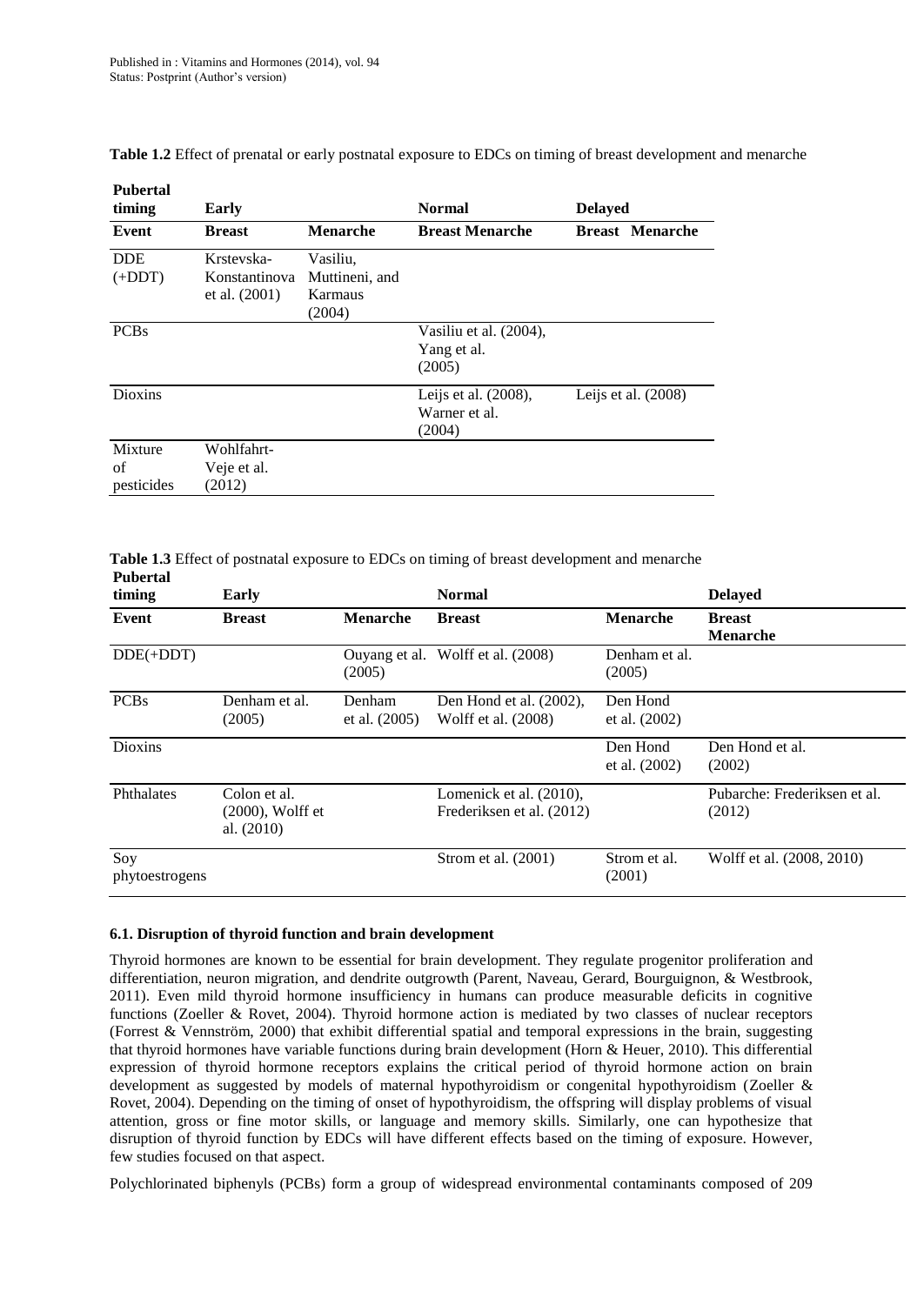different congeners used in a wide variety of applications. Their production was banned in the 1970s but PCBs are still present in the environment due to their high stability. PCBs were among the first EDCs identified as responsible for alterations of cognitive functions. Indeed, impaired memory and altered learning abilities have been associated with prenatal exposure to EDCs in humans and rodents (Schantz, Widholm, & Rice, 2003). In animal models, perinatal exposure to PCBs has been consistently associated with a decrease of thyroid hormone concentration in maternal serum as well as pup serum (Brouwer et al., 1998). Some but not all epidemiological studies in human have found an association between PCB body burden and thyroid hormone levels (Langer, 2008). This disruption of thyroid function could explain some of the effects of PCBs on the developing brain. Indeed, animal models have shown that the ototoxic effects of PCBs could be partially ameliorated by thyroxin replacement and PCBs seem to alter some of the developmental processes in the cortex and the cerebellum that are dependent on thyroid hormones (Diamanti-Kandarakis et al., 2009). However, recent publications raise important issues. First, PCBs produce paradoxical effects on the thyroid system; PCBs reduce serum  $T<sub>4</sub>$  but increase the expression of some genes regulated by TH (Zoeller, Dowling, & Vas, 2000). Second, while some report agonistic actions of PCBs on the TH receptor (Gauger et al., 2007), others report antagonistic actions (Koibuchi & Iwasaki, 2006). Although this appears paradoxical, it is consistent with *in vivo* studies showing that PCBs can exert different actions on TH response genes in the developing brain (Bansal & Zoeller, 2008). In addition, as suggested by *in vitro* models, some congeners can have direct toxic effects on neurons through alterations of neurotransmission or intracellular signaling, independent of disruption of thyroid hormones. PBDEs are semivolatile and migrate into house dust, placing the young children at risk of higher exposure (Stapleton et al., 2008). Animal studies suggest that pre- and postnatal exposure to different PBDE congeners causes long-lasting behavioral alterations, in particular alterations of motor activity and cognitive behavior (reviewed in Costa & Giordano, 2007). As it is the case for other EDCs, some windows of susceptibility have been identified during pre- and postnatal brain development (Eriksson, Viberg, Jakobsson, Orn, & Fredriksson, 2002; Kuriyama & Chahoud, 2004). Recent studies have shown that exposure to PBDEs causes alteration of thyroid hormone levels in pregnant women (Chevrier et al., 2010) and infants (Herbstman et al., 2008) as it is the case in rodents. Only very few studies, however, have focused on the molecular or cellular effects of perinatal exposure to PBDEs *in vivo.* Viberg et al. have reported a decrease of cholinergic nicotinic receptors in the hippocampus after exposure to BDE-99 and BDE-153 (Viberg, Fredriksson, & Eriksson, 2003). However, the link between such a decrease and the behavioral effects of PBDEs is still unclear. Other teams have reported that exposure to PBDEs reduced hippocampal long-term potentiation and decreased brain-derived neurotrophic factor expression in the brain (Viberg, Mundy, & Eriksson, 2008). While several studies have reported negative effect of PBDEs on brain development and cognitive function in animals, there is relatively little information about adverse health effects of PBDEs in humans. Some very recent studies have identified a correlation between prenatal exposure to PBDEs and alteration of cognitive functions. Eskenazi et al. have reported that both prenatal and early postnatal PBDE exposures were associated with poorer attention and fine motor coordination and cognition in a cohort of 300 school-age children at 5 and 7 years of age (Eskenazi et al., 2012).

#### **6.2. Disruption of sex steroid action and brain development**

Sex steroids also play a major role during brain development. Androgens and estrogens sculpt the genderspecific differences of brain regions involved in behavior, learning, memory, mood, and socialization. Both androgens and estrogens stimulate progenitor proliferation in the cortex and hippocampus. However, it has been shown in the hippocampus that androgens preferably support neurogenesis, whereas estrogens promote gliogenesis (Zhang, Konkle, Zup, & McCarthy, 2008). Estrogens and aromatizable androgens also regulate dendritic outgrowth, synaptic function, and neuronal connectivity. Because several EDCs affect estrogen and androgen receptors directly or indirectly through an effect on sex steroid biosynthesis, it is important to examine the effects of those EDCs on development of the cerebral cortex, the hippocampus, and the hypothalamus. As an illustration, we will summarize here some of the effects of BPA on behavior and cognitive functions in animals and humans. As developed earlier in this chapter, BPA has been shown to alter sexually dimorphic behaviors such as aggression, anxiety, and exploration in rodents (Palanza, Gioiosa, vom Saal, & Parmigiani, 2008; vom Saal et al., 2007). Sexually dimorphic disorders such as autism, attention deficit, or hyperactivity could be correlates of these animal behaviors and might be related to early exposure to EDCs. Braun et al. (2011a) studied a prospective cohort of 244 mothers and their 3-year-old children. BPA exposure was evaluated by measuring BPA levels in maternal urine at 16 and 26 weeks of gestation as well as BPA urinary levels in the children at 1, 2, and 3 years of age. Each 10-fold increase in gestational BPA exposure was associated with more anxious and depressed behavior and poorer emotional control in the 3-year-old children (Braun et al., 2011b). Effects appeared to be sexually different since girls, for example, exhibited increased hyperactivity, while boys exhibited decreased hyperactivity after gestational exposure to BPA. It is not known however if those effects will persist later in life. Those results illustrate the importance of the window of exposure since behavior appeared to be affected by prenatal exposure to BPA but not by postnatal exposure.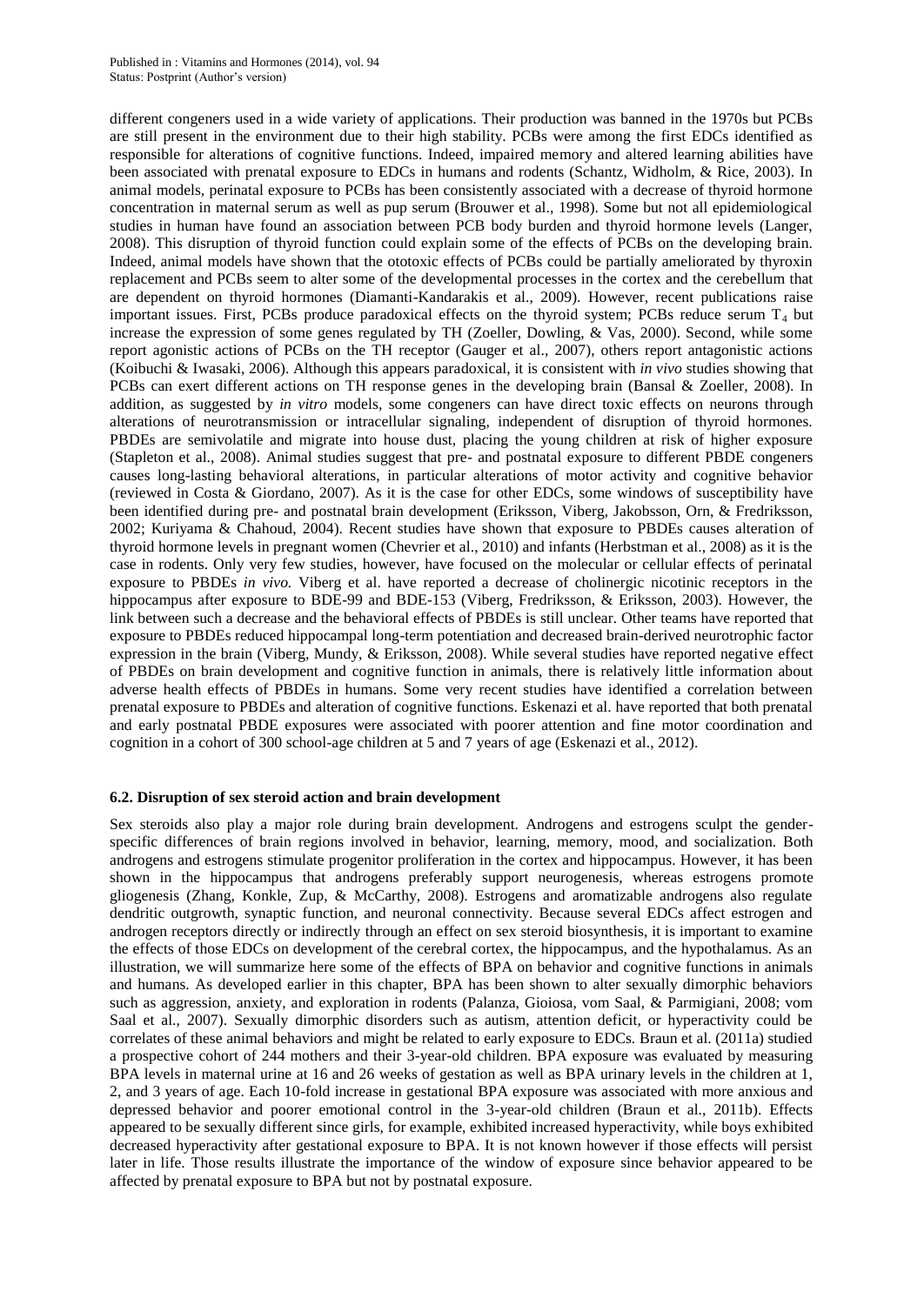One can hypothesize that perinatal exposure to EDCs could lead to alterations of the development of brain circuits and an increased risk of neu-rodevelopmental deficits. Indeed, the developing brain is remarkably malleable. Such plasticity is advantageous in that it allows the refinement of the basic organization in response to the surrounding environment. However, this plasticity also can be maladaptive in that these critical developmental periods are extremely vulnerable to disruption as illustrated by neurodevelopmental disorders such as autism or fetal alcohol syndrome. Such diseases often are characterized by a disruption of functional brain circuits in the setting of grossly normal brain morphology. Animal models could be used to identify cellular or molecular markers of EDCs effects. Indeed, the synapse is the fundamental unit responsible for formation of brain circuitry and thus should serve as a sensitive indicator of disruption by EDCs. Leranth et al. have shown that adult exposure to BPA prevents the synaptogenic response to estradiol in hippocampus and prefrontal cortex in ovariectomized nonhuman primates (Leranth et al., 2008a) and antagonizes spine formation induced by estrogens and testosterone in limbic areas in gonadectomized female and male rats (Leranth et al., 2008b; MacLusky et al., 2005). Those data were obtained after BPA exposure during adult life. A more recent study, however, showed that gestational exposure to BPA reduced the number of dopamine neurons in the midbrain and the number of spine synapses in the hippocampus, while no effects were observed when the animals were exposed during the juvenile period (Elsworth et al., 2013).

# **7. EDC AND ENERGY BALANCE**

The concept of developmental or fetal origin of adult disease was developed by Barker at the end of the 1980s. He showed that nutritional status during early life is linked to an increased risk of cardiovascular disease in early-adult life and premature death as a consequence (Barker & Osmond, 1986; Barker, 2004). Several studies initially focused on the correlation between fetal growth (often assessed by the birth weight) and the predisposition to adult disease, in particular metabolic disorders. Thereby, it has been shown that low birth weight is correlated with a major risk to develop insulin resistance (Hales et al., 1991), metabolic syndrome (Barker et al., 1993), and obesity (Ravelli, Van Der Meulen, Osmond, Barker, & Bleker, 1999) during adulthood.

The possible implication of EDCs during pregnancy in the development of diseases in adulthood was first evocated in the early 1970s, after millions of pregnant women were prescribed DES (diethylstilbestrol). Indeed, daughters of woman treated by DES, a pharmaceutical estrogen given to prevent miscarriages, had an increased incidence of vaginal adenocarcinoma and benign reproductive lesions (Herbst, Ulfelder, & Poskanzer, 1971).

All these data highlight intrauterine and early postnatal life as critical periods for future health. According to this idea, one can hypothesize that the significant increase of obesity and metabolic syndrome incidence might be linked to perinatal disrupting factors acting as predisposition factors. Exposure to EDCs perinatally, by altering hormonal environment, could be associated with disorders of energy balance throughout subsequent life.

This hypothesis has been evocated in several animal studies. Significant data have been obtained for DES and BPA. Howdeshell et al. showed that pregnant mice fed with BPA (2.4 µg/kg/day on 11-17 days of gestation) had heavier pups than control mice (Howdeshell, Hotchkiss, Thayer, Vandenbergh, & vom Saal, 1999). This finding was confirmed in 2001, by Rubin, who exposed pregnant rat to BPA (0.1 mg BPA/kg/day or 1.2 mg BPA/kg/day) and observed an increase in body weight of the male and female offspring, an increase that was more persistent in females than males (Rubin et al., 2001). BPA has also been shown to reduce glucose tolerance and increase insulin resistance in male offspring at 6 months of age (Alonso-Magdalena et al., 2010). Interestingly, some studies suggest that these changes in glucose regulation are persistent in adult offspring and are worsened if the offspring is fed with a high-fat diet (Wei et al., 2011). The data of Ryan et al., however, are not consistent with this findings since they have shown that BPA exposure during pregnancy (0.25 µg/kg/day) results in accelerated growth early in life but does not result in impaired glucose regulation in adulthood, even when the mice are maintained on a high-fat diet (Ryan et al., 2010).

In addition to altering glucose tolerance, BPA appears to affect adipogenesis very early in life. Female pups born from dams exposed to 1 mg/L of BPA in drinking water during gestation and lactation showed adipocyte hypertrophy and overexpression of lipogenic genes such PPAR-γ, SREBP-IC, SCD-1, and C/EBP-ALPHA (Somm et al., 2009). Masuno et al., using 3T3-L1 cells, a preadipocyte cell line that differentiates into mature adipocytes, have shown that BPA leads to an accelerated differentiation into adipocytes, causing high accumulation of triglycerides and lipoprotein lipase (Masuno, Iwanami, Kidani, Sakayama, & Honda, 2005; Wang, Sun, Hou, Pan, & Li, 2012). More recently, the effect of BPA on adipogenesis has been confirmed by Sargis et al., who assessed the ability of BPA (100 nM) to activate the glucocorticoid receptor and thereby increase lipid accumulation and expression of adipocytic proteins in mature adipocytes (Sargis, Johnson, Choudhuryl, & Bradyl, 2010).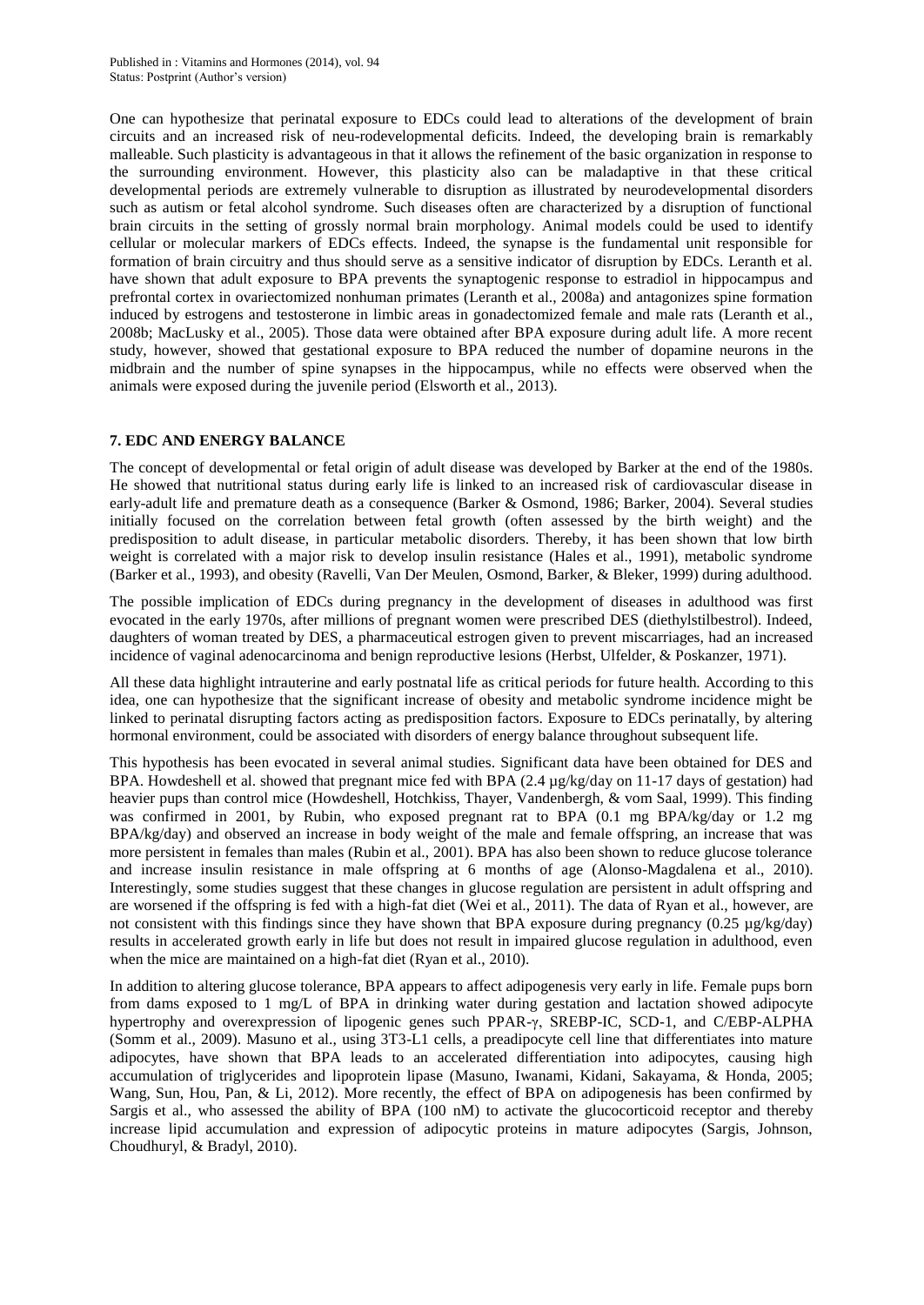In addition, exposure to BPA, at 10 nM, 1  $\mu$ M, and 80  $\mu$ M, increased the mRNA expression and enzymatic activity of 11β-HSD1, an enzyme that converts the inactive hormone cortisone to the active hormone Cortisol in adipose tissues and promotes adipogenesis (Masuno et al., 2002). Interestingly, BPA at low doses (1 and 10 nM) also decreases adiponectin production from human adipose tissue (Hugo et al., 2008). Adiponectin is an adipocyte-specific hormone that increases insulin sensitivity and reduces tissue inflammation (Whitehead, Richards, Hickman, Macdonald, & Prins, 2006). Similarly, it has been shown that release of IL-6 and TNF alpha, two inflammatory cytokines involved to obesity, is stimulated by BPA exposure (Ben-Jonathan, Hugo, & Brandebourg, 2009).

Effects of BPA on energy balance are also suggested by studies in humans. A large cross-sectional study in human, by Lang et al., has shown that higher urinary BPA concentrations in adults were associated with diagnosis of cardiovascular disease and diabetes and abnormal concentrations of three liver enzymes (gammaglutamyltransferase (GGT), alkaline phosphatase, and lactate dehydrogenase) (Lang et al., 2008; Vom Saal & Myers, 2008). However, measurements of BPA were made in adults and do not bring any information about the critical perinatal period identified in animals. A recent study in children showed that incidence of obesity was increased among children who had higher urinary BPA concentrations (Trasande, Attina, & Blustein, 2012). However, it is difficult to correlate BPA exposure and BPA urinary excretion. Moreover, the causal link remains difficult to establish. Indeed, obese children could, for instance, consume more BPA-contaminated food such as canned sodas, which would explain their higher urinary BPA levels. Further longitudinal studies are thus necessary in humans in order to determine if gestational and postnatal exposure to BPA could lead to an increased risk of metabolic syndrome later in life.

### **8. EPIGENETIC PERSPECTIVE ON THE DEVELOPMENTAL EFFECTS OF EDCs**

Epigenetics refers to heritable alterations that are not due to changes in DNA sequence. Rather, epigenetic modifications, such as DNA methyla-tion and histone modification, alter DNA accessibility and chromatin structure, thereby regulating patterns of gene expression. This mechanism appears as an adaptive response to insults during the developmental period, such as variations in maternal diet or sex steroids (Fowden & Forhead, 2009; Lillycrop et al., 2007). For example, it has been recently proposed that maternal undernutrition could cause epigenetic changes in the proopiomelanocortin (POMC) and glucocorticoid receptor genes in the fetal hypothalamus (Stevens, Begum, & White, 2011). POMC-derived peptides synthesized in neurons of the hypothalamus play a central role in the control of energy homeostasis (Coll, Sadaf, Chains, Yeo, & O'Rahylly, 2004).

EDCs, by interfering with the nutritional and/or hormonal environment during fetal life, may interfere with epigenetic programming, which can be passed from one cell generation to another and persist in adulthood (MClachlan, 2001; Anway, Cupp, Uzumcu, & Skinner, 2005). Moreover, epigenetic modifications, when they occur in the gonads, can be transmitted to the next generations as illustrated by Anway et al. (2005).

Some studies have reported the effects of prenatal BPA exposure on epigenetic mechanisms. Dolinoy et al., using the Agouti viable yellow mouse model, have shown that BPA exposure during pregnancy led to DNA hypomethylation of the offspring epigenome. Interestingly, this effect can be counteracted by maternal dietary supplementation (diet enriched with methyl group donors) (Dolinoy, Huang, & Jirtle, 2007). It will be necessary to examine the correlation between BPA-induced epigenetic alterations, modification in gene expression, and phenotype expression. But the absence of hypomethylation when supplementing maternal dietary during pregnancy suggests possible means for reducing risk of disease. Other studies supported epigenetic effects of BPA. Bromer et al. have shown that *in utero* exposure to high doses of BPA increased the expression of the homeobox gene Hoxa 10 in the uterus of female offspring at 2 weeks of age. This was correlated with significant demethylation of specific CpG sites in the Hoxa 10 gene, a gene necessary for uterus development. It is interesting to note that Hoxa 10 DNA methylation was not altered in adult mice treated with these doses of BPA. It highlights the great vulnerability of the fetus and the existence of a critical developmental window for the epigenetic effects of EDCs (Bromer, Zhou, Taylor, Doherty, & Taylor, 2010). Other studies have shown an association between *in utero* exposure to BPA and hypomethylation of specific sites in genes involved in cancer development (Ho, Tang, Belmonte de Frausto, & Prins, 2006).

#### **9. CONCLUSION**

The fetus and child are particularly exposed to EDCs. Indeed, several of those EDCs cross the placental barrier or accumulate in maternal milk. Moreover, childhood behavior such as crawling or placing objects in their mouth increases exposure. Because of its high dependence on sex steroids and thyroid hormones for its maturation, the developing organism is very sensitive to any alteration of its hormonal environment.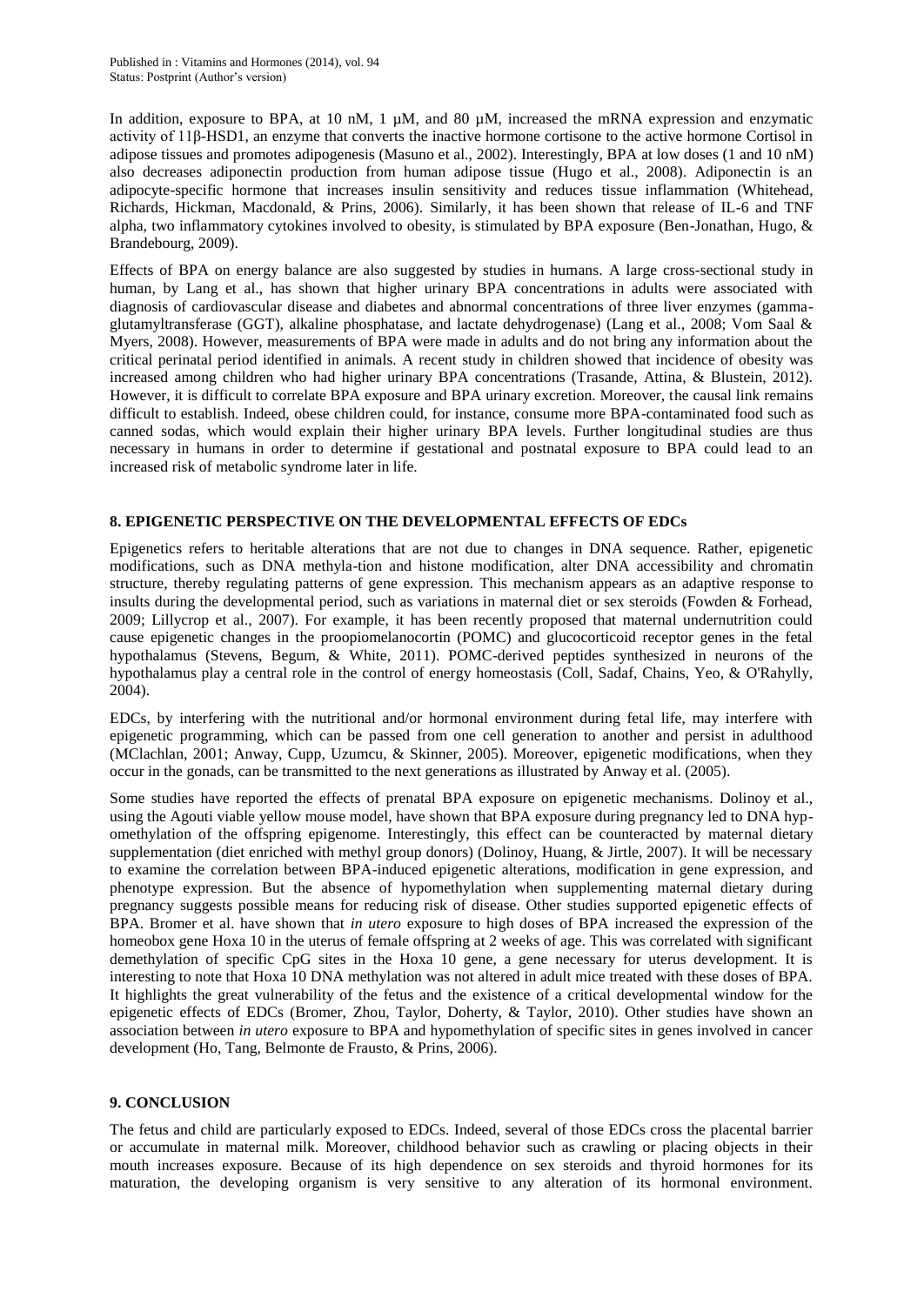Epidemiological studies have reported effects of EDCs on major hormone-dependent stages of development: fetal growth, sexual differentiation, puberty, brain development, and energy balance. However, the epidemiological data concerning the EDCs effects on the developing fetus and child are relatively scarce. Besides the challenges listed in Table 1.1, epidemiological studies present several other difficulties. Accurate quantification of exposure throughout pregnancy and childhood is difficult as described for BPA. In addition, for practical reasons, most epidemiological studies have to focus on one group of compounds and ignore other EDCs or risk factors. Genetic susceptibility to endocrine disruption or the effect of associated stresses of other nature is still to be studied.

An analysis of the literature underlines the need for identifying early and fine markers of EDC effects. Animal models can help to unravel the mechanisms of action of EDCs and discover new markers that could underlie alterations of function.

#### **REFERENCES**

Alonso-Magdalena, P., Vieira, E., Soriano, S., Menes, L., Burks, D., Quesada, I., et al. (2010). Bisphenol A exposure during pregnancy disrupts glucose homeostasis in mothers and adult male offspring. *Environmental Health Perspectives*, 118, 1243-1250.

Anway, M. D., Cupp, A. S., Uzumcu, M., & Skinner, M. K. (2005). Epigenetic trans-generational actions of endocrine disruptors and male fertility. *Science, 308,* 1466-1469.

Bansal, R., & Zoeller, R. T. (2008). Polychlorinated Biphenyls (Aroclor 1254) do not uniformly produce agonist actions on thyroid hormone responses in the developing rat brain. *Endocrinology, 149,* 4001-4008.

Barker, D.J. (2004). The developmental origins of adult disease. *Journal of the American College of Nutrition*, 23, 588-595.

Barker, D.J. P., Hales, C. N., Fall, C. H. D., Osmond, C, Phipps, K., & Clark, P. M. S. (1993). Type 2 (non-insulin-dependent) diabetes mellitus, hypertension and hyper-lipidaemia (syndrome X): Relation to reduced fetal growth. *Diahetologia, 36,* 62-67.

Barker, D.J. P., & Osmond, C. (1986). Infant mortality, childhood nutrition, andischaemic heart disease in England and Wales. *The Lancet, 1,* 1077-1081.

Bay, K., Asklund, O, Skakkebaek, N. E., & Andersson, A. M. (2006). Testicular dysgenesis syndrome: Possible role of endocrine disrupters. Best Practice & Research. Clinical Endocrinology & Metabolism, 20, 77-90.

Ben-Jonathan, N., Hugo, E. R., & Brandebourg, T. D. (2009). Effects of bisphenol A on adipokine release from human adipose tissue: Implications for the metabolic syndrome. *Molecular and Cellular Endocrinology, 304,* 49-54.

Braun,J., Kalkbrenner, E., Calafat, A., Bernert,J., Ye, X., Silva,M., et al. (2011a). Variability and predictors of urinary Bisphenol A concentrations during pregnancy. *Environmental Health Perspectives, 119,* 131-137.

Braun, J. M., Kalkbrenner, A. E., Calafat, A. M., Yolton, K., Ye, X., Dietrich, K. N., et al. (2011b). Impact of early-life bisphenol A exposure on behaviour and executive function in children. *Pediatrics, 128,* 873-882.

Bromer, J. G., Zhou, Y., Taylor, M. B., Doherty, L., & Taylor, H. S. (2010). Bisphenol-A exposure in utero leads to epigenetic alterations in the developmental programming of uterine estrogen response. *FASEB Journal, 24,* 2273-2280.

Brouwer, A., Morse, D. C, Lans, M. C, Schuur, A. G., Murk, A. J., Klasson-Wheler, E., et al. (1998). Interactions of persistent environmental organohalogens with the thyroid hormones system: Mechanisms and possible consequences for animal and human health. *Toxicology and Industrial Health, 14,* 59-84.

Chao, H. R., Wang, S. L., Lee, W. J., Wang, Y. F., & Päpke, O. (2007). Levels of poly-brominated diphenyl ethers (PBDEs) in breast milk from central Taiwan and their relation to infant birth outcome and maternal menstruation effects. *Environment International, 33,* 239-245.

Chevrier, J., Harley, K. G., Bradman, A., Gharbi, M., Sjödin, A., & Eskenazi, B. (2010). Polybrominated diphenyl ether (PBDE) flame retardants and thyroid hormone during pregnancy. *Environmental Health Perspectives, 118,* 1444-1449.

Chou, W. C., Chen, J. L., Lin, C. F., Chen, Y. C, Shih, F. C, & Chuang, C. Y. (2011). Biomonitoring of bisphenol A concentrations in maternal and umbilical cord blood in regard to birth outcomes and adipokine expression: A birth cohort study in Taiwan. *Environmental Health, 3,* 10-94.

Christiansen, S., Kortenkamp, A., Axelstad, M., Boberg, J., Scholze, M.,Jacobsen, P. R., et al. (2012). Mixtures of endocrine disrupting contaminants modelled on human high end exposures: An exploratory study in rats. *International Journal of Andrology, 35,* 303-316.

CoU, A. P., Farooqi, I. S., Challis, B. G., Yeo, G. S., & O'RahyUy, S. (2004). Proopiomelanocortin and energy balance: Insights from human and murine genetics. *Journal of Clinical Endocrinology and Metabolism, 89,* 2557-2562.

Colon, I., Caro, D., Bourdony, C. J., & Rosario, O. (2000). Identification of phthalate esters in the serum of young Puerto Rican girls with premature breast development. *Environmental Health Perspectives, 108,* 895-900.

Costa, L. G., & Giordano, G. (2007). Developmental neurotoxicity of polybrominated diphenyl ether (PBDE) flame retardants. *Neurotoxicology, 28,* 1047-1067.

Denham, M., Schell, L. M., Deane, G., Gallo, M. V., Ravenscroft, J., & DeCaprio, A. P. (2005). Relationship of lead, mercury, mirex, dichlorodiphenyldichloroethylene, hexachlorobenzene, and poly chlorinated biphenyls to timing of menarche among Akwesasne Mohawk girls. *Pediatrics, 115,* 127-134.

Den Hond, E., Roels, H. A., Hoppenbrouwers, K., Nawrot, T., Thijs, L., Vandermeulen, C, et al. (2002). Sexual maturation in relation to polychlorinated aromatic hydrocarbons: Sharpe and Skakkebaek's hypothesis revisited. *Environmental Health Perspectives, 110,* 771-776.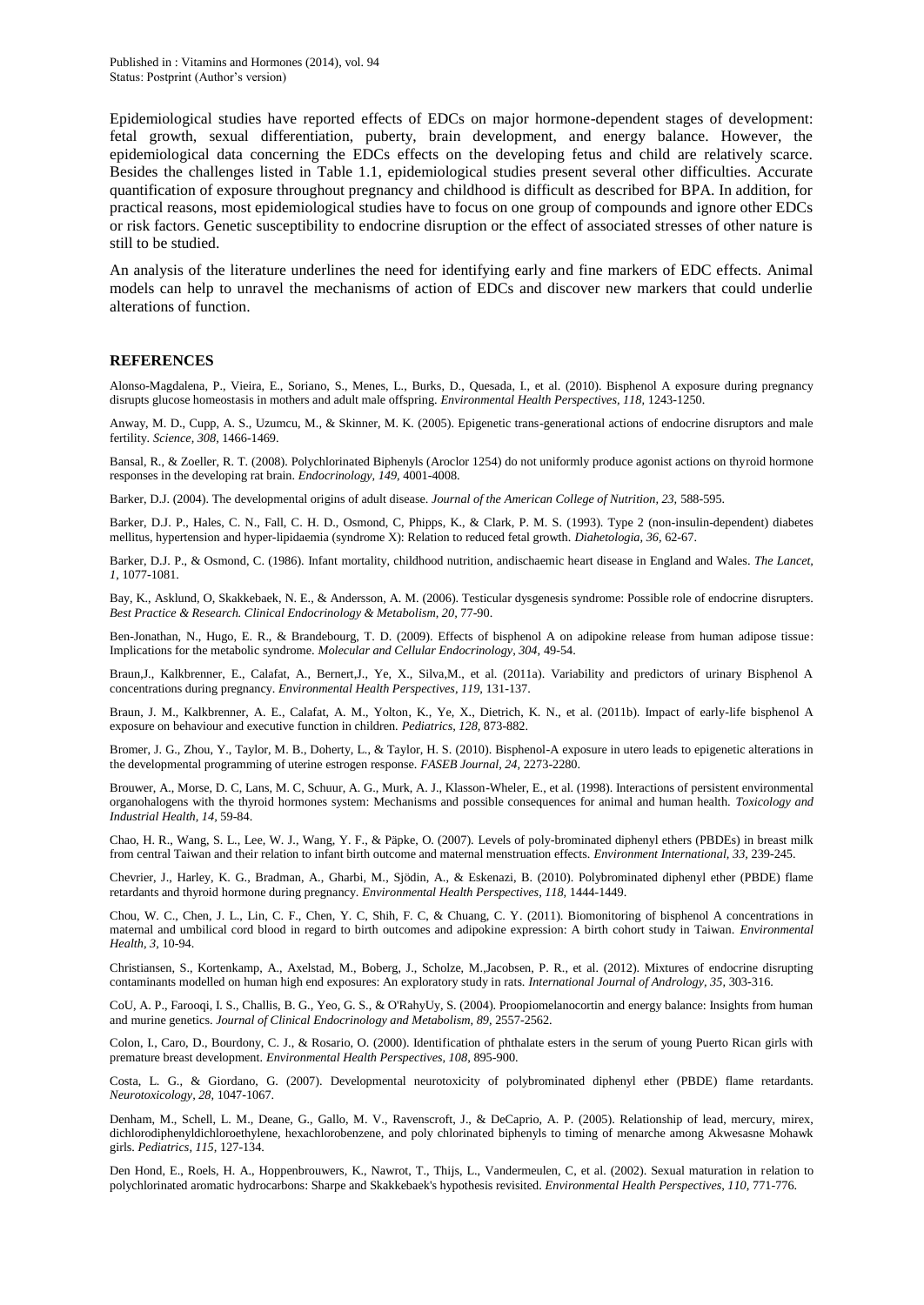Diamanti-Kandarakis, E., Bourguignon, J. P., Giudice, L., Hauser, R., Prins, G., Soto, A., et al. (2009). Endocrine-disrupting chemicals: An endocrine society scientific statement. *Endocrine Reviews, 30,* 293-342.

Dolinoy, D. C, Huang, D., & Jirtle, R. L. (2007). Maternal nutrient supplementation counteracts bisphenol A-induced DNA hypomethylation in early development. *Proceedings of the National Academy of Sciences of the United States of America, 104, 13056-13061*.

Elsworth, J. D., Jentsch, J. D., Vandevoort, C. A., Roth, R. H., Jr, D. E., & Leranth, C. (2013). Prenatal exposure to bisphenol A impacts midbrain dopamine neurons and hip-pocampal spine synapses in non-human primates. *Neurotoxicology, 35,* 113-120.

Ema, M., Fujii, S., Furukawa, M., Kiguchi, M., Ikka, T., & Harazono, A. (2001). Rat two-generation reproductive toxicity study of bisphenol A. *Reproductive Toxicology, 15,* 505-523.

Ema, M., Miyawaki, E., Hirose, A., & Kamata, E. (2003). Decreased anogenital distance and increased incidence of undescended testes in fetuses of rats given monobenzyl phthalate, a major metabolite of butyl benzyl phthalate. *Reproductive Toxicology, 11,* 407-412.

Eriksson, P., Viberg, H., Jakobsson, E., Orn, U., & Predriksson, A. (2002). A brominated flame retardant, 2,2',4,4',5-pentabromodiphenyl ether: Uptake, retention, and induction of neurobehavioral alterations in mice during a critical phase of neonatal brain development. *Toxicological Sciences, 61,* 98-103.

Eskenazi, B., Chevrier, J., Rauch, S. A., Kogut, K., Harley, K. G., Johnson, C, et al. (2012). In utero and childhood polybrominated diphenyl ether (PBDE) exposures and neuro-development in the CHAMACOS study. *Environmental Health Perspectives, 121,* 257-262.

Fénichel, P., Déchaux, H., Harthe, C, Gal, J., Ferrari, P., Pacini, P., et al. (2012). Unconjugated bisphenol A cord blood levels in boys with descended or undescended testes. *Human Reproduction, 21,* 983-990.

Fisher, J. S., Macpherson, S., Marchetti, N., & Sharpe, R. M. (2003). Human 'testicular dysgenesis syndrome' : A possible model using inutero exposure of the rat to dibutyl phthalate. *Human Reproduction, 18,* 1383-1394.

Forrest, D., & Vennstrδm, B. (2000). Functions of thyroid hormone receptors in mice. *Thyroid, 10,* 41-52.

Fowden, A. L., & Forhead, A.J. (2009). Hormones as epigenetic signals in developmental programming. *Experimental Physiology, 94,* 607- 625.

Frederiksen, H, Sørensen, K., Mouritsen, A., Aksglaede, L., Hagen, C. P., Petersen, J. H, et al. (2012). High urinary phthalate concentration associated with delayed pubarche in girls. *International Journal of Andrology, 35,* 216-226.

Funabashi, T., Kawaguchi, M., Furuta, M., Fukushima, A., & Kimura, F. (2004). Exposure to bisphenol A during gestation and lactation causes loss of sex difference in corticotropin-releasing hormone-immunoreactive neurons in the bed nucleus of the stria terminalis of rats. *Psychoneuroendocrinology, 29,* 475-485.

Galloway, T., Cipelli, R., Guralnik,J., Ferrucci, L., Bandinelli, S., Corsi, A. M., et al. (2010). Daily bisphenol A excretion and associations with sex hormone concentrations: Results from the InCHIANTI adult population study. *Environmental Health Perspectives, 118*, 1603-1608.

Gauger, K. J., Giera, S., Sharlin, D. S., Bansal, R., Iannacone, E., & Zoeller, R. T. (2007). Polychlorinated biphenyls 105 and 118 form thyroid hormone receptor agonists after cytochrome P4501 Al activation in rat pituitary GH3 cells. *Environmental Health Perspectives, 115,*  1623-1630.

Gluckman, P. D., Hanson, M. A., &Low, F. M. (2011). The role of developmental plasticity and epigenetics in human health. *Birth Dejects Research. Part C, Embryo Today, 93,* 12-18.

Hales, C. N., Barker, D.J., Clark, P. M., Cox, L. J., Fall, C, Osmond, C, etal. (1991). Fetal and infant growth and impaired glucose tolerance at age 64. *BMJ, 303,* 1019-1022.

Harley, K. G., Chevrier, J., Aguilar, Schall Pv., Sjödin, A., Bradman, A., & Eskenazi, B. (2011). Association of prenatal exposure to polybrominated diphenyl ethers and infant birth weight. *American Journal of Epidemiology, 114,* 1166-1174.

Heger, N. E., Hall, S. J., Sandrof, M. A., McDonnell, E. V., Hensley, J. B., McDowell, E. N., et al. (2012). Human fetal testis xenografts are resistant to phthalate-induced endocrine disruption. *Environmental Health Perspectives, 120,* 1137-1143.

Herbst, A. L., Ulfelder, H, & Poskanzer, D. C. (1971). Adenocarcinoma of vagina. Association of maternal stilbestrol therapy with tumor appearance in young women. *The New England Journal of Medicine, 384, 878-881*

Herbstman, J. B., Sjodin, A., Apelberg, B. J., Witter, F. R., Halden, R. U, Patterson, D. G., et al. (2008). Birth delivery mode modifies the associations between prenatal poly-chlorinated biphenyl (PCB) and polybrominated diphenyl ether (PBDE) and neonatal thyroid hormone levels. *Environmental Health Perspectives, 116,* 1376-1382.

Herbstman, J. B., Sjödin, A., Kurzon, M., Lederman, S. A.Jones, R. S., & Rauh, V. (2010). Prenatal exposure to PBDEs and neurodevelopment. *Environmental Health Perspectives, 118,* 712-719.

Ho, S. M., Tang, W. Y., Belmonte de Prausto, J., & Prins, G. S. (2006). Developmental exposure to estradiol and bisphenol A increases susceptibility to prostate carcinogenesis and epigenetically regulates phosphodiesterase type 4 variant 4. *Cancer Research, 66,* 5624-5632.

Horn, S., & Heuer, H. (2010). Thyroid hormone action during brain development: More questions than answers. *Molecular and Cellular Endocrinology, 315,* 19-26.

Howdeshell, K. L., Hotchkiss, A. K., Thayer, K. A., Vandenbergh, J. G., & vom Saal, P. S. (1999). Exposure to bisphenol A advances puberty. *Nature, 401,* 763-764.

Hugo, E. R., Brandebourg, T. D., Woo, J. G., Loftus, J., Wesley, Alexander J., & Ben-Jonathan, N. (2008). Bisphenol A at environmentally relevant doses inhibits adiponectin release from human adipose tissue expiants and adipocytes. *Environmental Health Perspectives, 116,*  1642-1647.

Kirman, C. R., Aylward, L. L., Hays, S. M., Krishnan, K., & Nong, A. (2011). Bio-monitoring equivalents for DDT/DDE. *Regulatory Toxicology and Pharmacology, 60,* 172-180.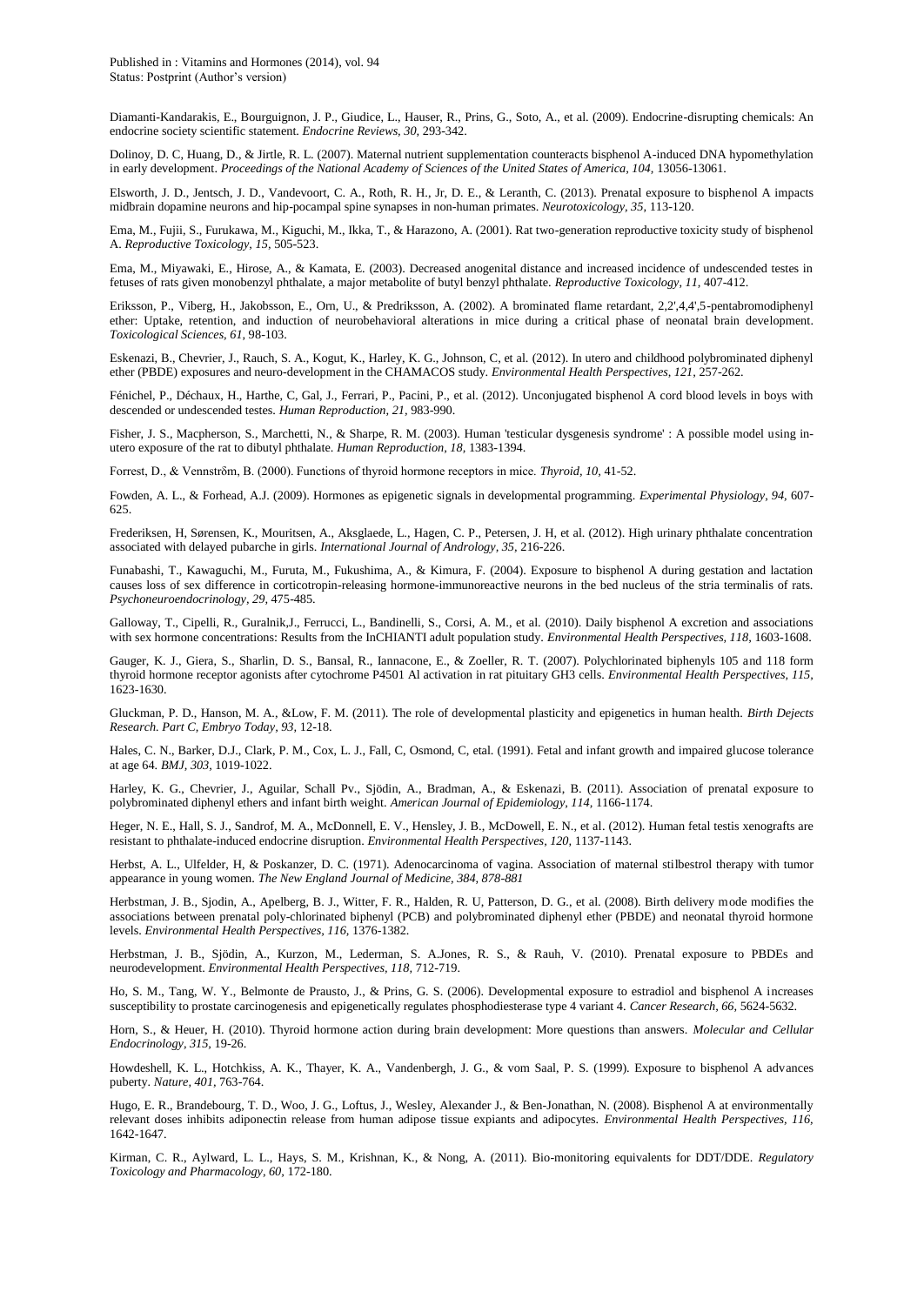Published in : Vitamins and Hormones (2014), vol. 94 Status: Postprint (Author's version)

Kobayashi, K., Ohtani, K., Kubota, H., & Miyagawa, M. (2010). Dietary exposure to low doses of bisphenol A: Effects on reproduction and development in two generations of C57BL/6J mice. *Congenital Anomalies (Kyoto), 50,* 159-170.

Kodavanti, P. R., Coburn, C. G., Moser, V. C., MacPhail, R. C., Fenton, S. E., Stoker, T. E., et al. (2010). Developmental exposure to a commercial PBDE mixture, DE-71: Neurobehavioral, hormonal, and reproductive effects. *Toxicological Sciences, 116,* 297-312.

Koibuchi, N., & Iwasaki, T. (2006). Regulation of brain development by thyroid hormone and its modulation by environmental chemicals. *Endocrine Journal, 53,* 295-303.

Kortenkamp, A. (2008). Low dose mixture effects of endocrine disrupters: Implications for risk assessment and epidemiology. *International Journal of Andrology, 31,* 233-240.

Krstevska-Konstantinova, M., Charlier, C., Craen, M., Du Caju, M., Heinrichs, C., de Beaufort, C., et al. (2001). Sexual precocity after immigration from developing countries to Belgium: Evidence of previous exposure to organochlorine pesticides. *Human Reproduction, 16,*  1020-1026.

Kubo, K., Arai, O., Omura, M., Watanabe, R., Ogata, R., & Aou, S. (2003). Low dose effects of bisphenol A on sexual differentiation of the brain and behavior in rats. *Neuroscience Research, 45,* 345-356.

Kuriyama, S. N., & Chahoud, I. (2004). In utero exposure to low-dose 2,3',4,4',5-pentachlorobiphenyl (PCB 118) impairs male fertility and alters neurobehavior in rat offspring. *Toxicology, 202,* 185-197.

Lang, I. A., Galloway, T. S., Scarlett, A., Henley, W. E., Depledge, M., Wallace, R. B., etal. (2008). Association of urinary bisphenol A concentration with medical disorders and laboratory abnormalities in adults. *JAMA, 300,* 1303-1310.

Langer, P. (2008). Persistent organochlorinated pollutants (PCB, DDE, HCB, dioxins, furans) and the thyroid. *Endocrine Regulations, 42,*  79-104.

LaRocca, J., Boyajian, A., Brown, C., Smith, S. D., & Hixon, M. (2011). Effects of in utero exposure to bisphenol A or diethylstilbestrol on the adult male reproductive system. *Birth Dejects Research. Part B, Developmental and Reproductive Toxicology, 92, 526-533*.

Leijs, M. M., KoppeJ. G., Olie, K., van Aalderen, W. M. C., de Voogt, P., Vulsma, T., et al. (2008). Delayed initiation of breast development in girls with higher prenatal dioxin exposure; a longitudinal cohort study. *Chemosphere, 13,* 999-1004.

Leranth, C., Hajszan, T., Szigeti-Buck, K., Bober, J., &MacLusky, N.J. (2008a). Bisphenol A prevents the synaptogenic response to estradiol in hippocampus and prefrontal cortex

of ovariectomized nonhuman primates. *Proceedings of the National Academy of Science of the United States of America, 105,* 14187-14191.

Leranth, C, Szigeti-Buck, K., MacLusky, N. J., & Hajszan, T. (2008b). Bisphenol A prevents the synaptogenic response to testosterone in the brain of adult male rats. *Endocrinology, 149,* 988-994.

Lillycrop, K. A., Slater-Jefferies, J. L., Hanson, M. A., Godfrey, K. M., Jackson, A. A., & Burdge, G. C. (2007). Induction of altered epigenetic regulation of the hepatic glucocorticoid receptor in the offspring of rats fed a protein-restricted diet during pregnancy suggests that reduced DNA methyltransferase-1 expression is involved in impaired DNA methylation and changes in histone modifications. *British Journal of Nutrition, 91,* 1064-1073.

Lomenick, J. P., Calafat, A. M., Melguizo Castro, M. S., Mier, R., Stenger, P., Poster, M. B., et al. (2010). Phthalate exposure and precocious puberty in females. *The Journal of Pediatrics, 156,* 221-225.

MacLusky, N. J., Hajszan, T., & Leranth, C. (2005). The environmental estrogen bisphenol A inhibits estradiol-induced hippocampal synaptogenesis. *Environmental Health Perspectives, 113,* 675-679.

Main, K. M., Mortensen, G. K., Kaleva, M. M., Boisen, K. A., Damgaard, I. N., Chellakooty, M., et al. (2006). Human breast milk contamination with phthalates and alterations of endogenous reproductive hormones in infants three months of age. *Environmental Health Perspectives, 114,* 270-276.

Masuno, H, Iwanami, J., Kidani, T., Sakayama, K., & Honda, K. (2005). Bisphenol A accelerates terminal differentiation of 3T3-L1 cells into adipocytes through the pho-sphatidylinositol 3-kinase pathway. *Toxicological Sciences, 84,* 319-327.

Masuno, H, Kidani, T., Sehiya, K., Sakayama, K., Shiosaka, T., Yamamoto, H, et al. (2002). Bisphenol A in combination with insulin can accelerate the conversion of 3T3-L1 fibroblasts to adipocytes. *Journal of Lipid Research, 43,* 676-684.

Mazdai, A., Dodder, N. G., Abernathy, M. P., Hites, R. A., & Bigsby, R. M. (2003). Poly-brominated diphenyl ethers in maternal and fetal blood samples. *Environmental Health Perspectives, 111,* 1249-1252.

Mclachlan, J. A. (2001). Environmental signaling: What embryos and evolution teach us about endocrine disrupting chemicals. *Endocrine Reviews, 22,* 319-341.

Meeker, J. D., Calafat, A. M., & Hauser, R. (2010). Urinary bisphenol A concentrations in relation to serum thyroid and reproductive hormone levels in men from an infertility clinic. *Environmental Science and Technology, 44,* 1458-1463.

Miao, M., Yuan, W., He, Y., Zhou, Z., Wang, J., Gao, E., et al. (2011a). In utero exposure to bisphenol-A and anogenital distance of male offspring. *Birth Defects Research. Part A, Clinical and Molecular Teratology, 91,* 867-872.

Miao, M., Yuan, W., Zhu, G., He, X., & Li, D. K. (2011b). In utero exposure to bisphenol-A and its effect on birth weight of offspring. *Reproductive Toxicology, 32,* 64-68.

Mitchell, R. T., Childs, A. J., Anderson, R. A., van den Driesche, S., Saunders, P. T., McKinnell, C, et al. (2012). Do phthalates affect steroidogenesis by the human fetal testis? Exposure of human fetal testis xenografts to di-*n*-butyl phthalate. *Journal of Clinical Endocrinology and Metabolism, 91,* 341-348.

Ouyang, P., Perry, M. J., Verniers, S. A., Chen, C, Wang, B., Yang, P., et al. (2005). Serum DDT, age at menarche, and abnormal menstrual cycle length. *Occupational and Environmental Medicine, 62,* 878-884.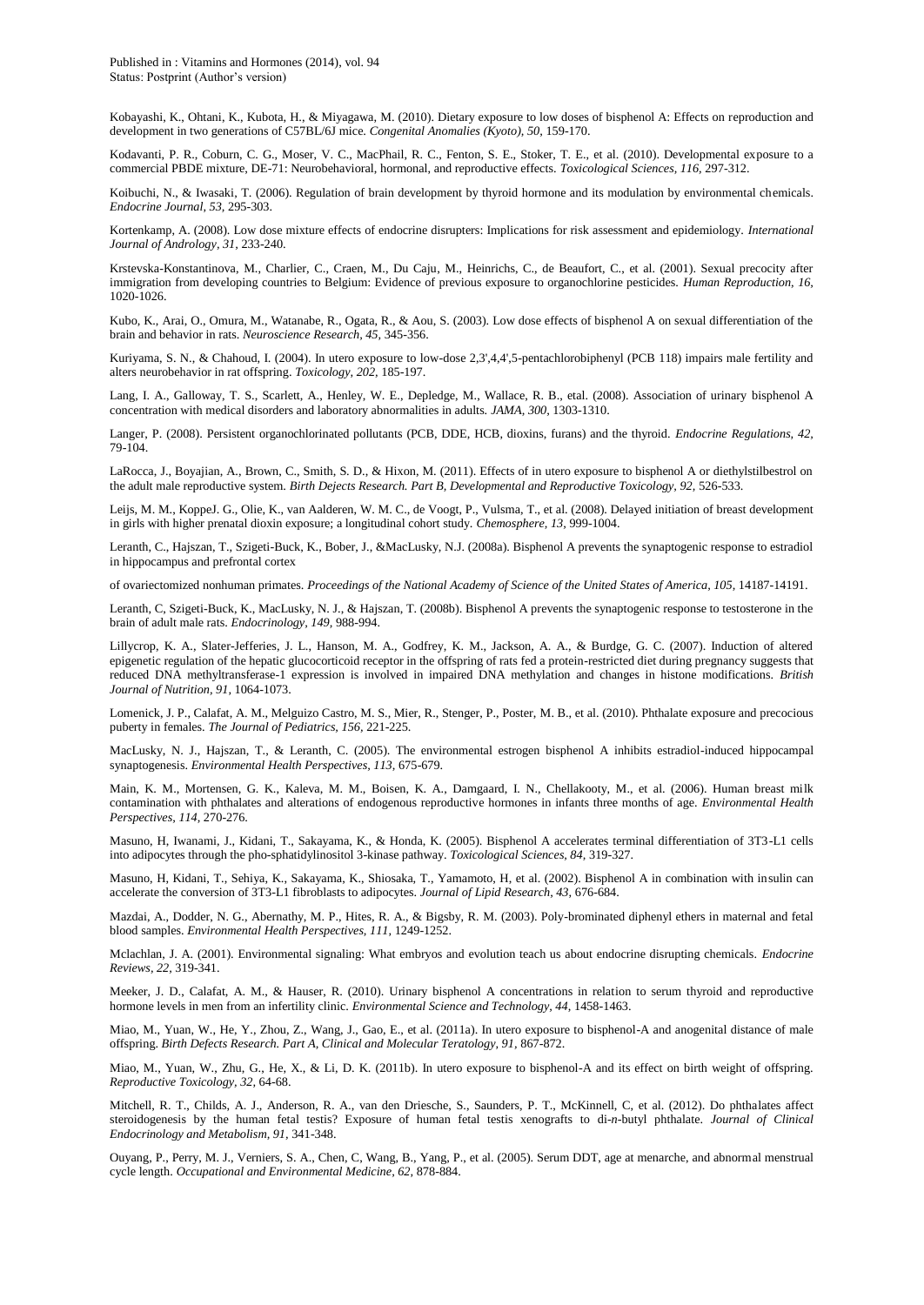Padmanabhan, V., Siefert, K., Ransom, S., Johnson, T., Pinkerton, J., Anderson, L., et al. (2008). Maternal bisphenol-A levels at delivery: A looming *problem? Journal of Perinatology, 28,* 258-263.

Palanza, P., Gioiosa, L., vom Saal, P. S., & Parmigiani, S. (2008). Effects of developmental exposure to bisphenol A on brain and behavior in mice. *Environmental Sciences, 108,* 150-157.

Parent, A. S., Naveau, E., Gerard, A., Bourguignon, J. P., & Westbrook, G. L. (2011). Early developmental actions of endocrine disruptors on the hypothalamus, hippocampus, and cerebral cortex. *Journal of Toxicology and Environmental Health, 14, 328-345.* 

Philippat, C., Mortamais, M., Chevrier, C., Petit, C., Calafat, A. M., Ye, X., et al. (2012). Exposure to phthalates and phenols during pregnancy and offspring size at birth. *Environmental Health Perspectives, 120,* 464-470.

Pottenger, L. H., Domoradski, J. Y., Markham, D. A., Hansen, S. C., Cagen, S. Z., & Waechter, J. M., Jr. (2000). The relative bioavailability and metabolism of bisphenol A in rats is dependent upon the route of administration. *Toxicological Sciences, 54,* 3-18.

Ravelli, A. C., Van Der Meulen, J. H., Osmond, C., Barker, D. J., & Bleker, O. P. (1999). Obesity at the age of 50 y in men and women exposed to famine prenataUy. *American Journal of Clinical Nutrition, 10,* 811-816.

Richter, O, Birnbaum, L., Farabollini, P., Newbold, Pv. Pv., Rubin, B., Talsness, C. E., et al. (2007). In vivo effects of Bisphenol A in laboratory rodent studies. *Reproductive Toxicology, 24,* 199-224.

Rubin, B. S., Lenkowski, J. R., Schaeberle, C. M., Vandenberg, L. N., Ronsheim, P. M., & Soto, A. M. (2006). Evidence of altered brain sexual differentiation in mice exposed peri-natally to low, environmentally relevant levels of bisphenol A. *Neuroendocrinology, 141,* 3681- 3691.

Rubin, B. S., Murray, M. K., Damassa, D. A., King, J. C, & Soto, A. M. (2001). Perinatal exposure to low doses of bisphenol A affects body weight, patterns of estrous cyclicity and plasma LH levels. *Environmental Health Perspectives, 109,* 675-680.

Rudel, R. A., Gray, J. M., Engel, C. L., Rawsthorne, T. W., Dodson, R. E., Ackerman, J. M., et al. (2011). Pood packaging and bisphenol A and bis(2-ethyhexyl) phthalate exposure: Findings from a dietary intervention. *Environmental Health Perspectives, 119,* 914-920.

Ryan, K. R., Haller, A. M., Sorrel, J. E., Woods, S. C, Jandacek, R. J., & Seeley, R.J. (2010). Perinatal exposure to Bisphenol-A and the development of metabolic syndrome in CD-I Mice. *Endocrinology, 151,* 2603-2612.

Salian, S., Doshi, T., & Vanage, G. (2009). Neonatal exposure of male rats to bisphenol A impairs fertility and expression of Sertoli cell junctional proteins in the testis. *Toxicology, 265,* 56-67.

Sargis, R. M.Johnson, D. N., Choudhuryl, R. A., & Bradyl, M. J. (2010). Endocrine disruptors promote adipogenesis in the 3T3-L1 cell line through glucocorticoid receptor activation. *Obesity, 18,* 1283-1288.

Schantz, S. L., Widholm, J. J., & Rice, D. C. (2003). Effects of PCB exposure on neuropsychological function in children. *Environmental Health Perspectives, 111,* 357-376.

Shakkebaek, N. E., Rajpert-De, Meyts E., & Main, K. M. (2001). Testicular dysgenesis syndrome: An increasingly common developmental disorder with environmental aspects. *Human Reproduction, 16,* 972-978.

Sharpe, R. M., & Skakkebaek, N. E. (2008). Testicular dysgenesis syndrome: Mechanistic insights and potential new downstream effects. *Fertility and Sterility, 89,* 33-38.

Sjödin, A., Wong, L. T.Jones, R. S., Park, A., Zhang, Y., Hodge, C, et al. (2008). Serum concentrations of polybrominated diphenyl ethers (PBDEs) and polybrominated biphe-nyl (PBB) in the United States population: 2003-2004. *Environmental Science and Technology, 42,*  1377-1384[. http://dx.doi.org/10.1021/es702451p.](http://dx.doi.org/10.1021/es702451p)

Somm, E., Schwitzgebel, V. M., Toulotte, A., Cederroth, C. R., Combescure, O, Nef S., et al. (2009). Perinatal exposure to bisphenol A alters early adipogenesis in the rat. *Environmental Health Perspectives, 111,* 1549-1555.

Stapleton, H. M., Sjodin, A., Jones, R. S., Niehoser, S., Zhang, Y., & Patterson, D. G (2008). Serum levels of polybrominated diphenyl ethers (PBDEs) in foam recyclers

and carpet installers working in the United States. *Environmental Science and Technology, 42,* 3453-3458.

Stevens, A., Begum, G., & White, A. (2011). Epigenetic changes in the hypothalamic proopiomelanocortin gene: A mechanism linking maternal undernutrition to obesity in the offspring? *European Journal of Pharmacology, 660,* 194-201.

Strom, B. L., Schinnar, R., Ziegler, E. E., Barnhart, K. T., Sammel, M. D., Macones, G. A., et al. (2001). Exposure to soy-based formula in infancy and endocrinological and reproductive outcomes in young adulthood. *JAMA, 286,* 807-814.

Swan, S. H., Main, K. M., Liu, F., Stewart, S. L., Kruse, R. L., Calafat, A. M., et al. (2005). Decrease in anogenital distance among male infants with prenatal phthalate exposure. *Environmental Health Perspectives, 113,* 1056-1061.

Takahashi, O., & Oishi, S. (2000). Disposition of orally administered 2,2-bis(4-hydroxyphenyl)propane (bisphenol A) in pregnant rats and the placental transfer to fetuses. *Environmental Health Perspectives, 108,* 931-935.

Tan, J., Loganath, A., Chong, Y. S., & Obbard, J. P. (2009). Exposure to persistent organic pollutants in utero and related maternal characteristics on birth outcomes: A multivariate data analysis approach. *Chemosphere, 14,* 428-433.

Tando, S., Itoh, K., Yaoi, T., Ikeda, J., Pujiwara, Y., & Pushiki, S. (2007). Effects of pre- and neonatal exposure to bisphenol A on murine brain development. *Brain ana Development, 29,* 352-356.

Trasande, L., Attina, T. M., & Blustein, J. (2012). Association between urinary bisphenol A concentration and obesity prevalence in children and adolescents. *JAMA, 308,* 1113-1121.

Vandenberg, L. N., Colborn, T., Hayes, T. B., Heindel, J. J., Jacobs, D. R., Jr., Lee, D. H., et al. (2012). Hormones and endocrine-disrupting chemicals: Low-dose effects and nonmonotonic dose responses. *Endocrine Reviews, 33,* 378-455.